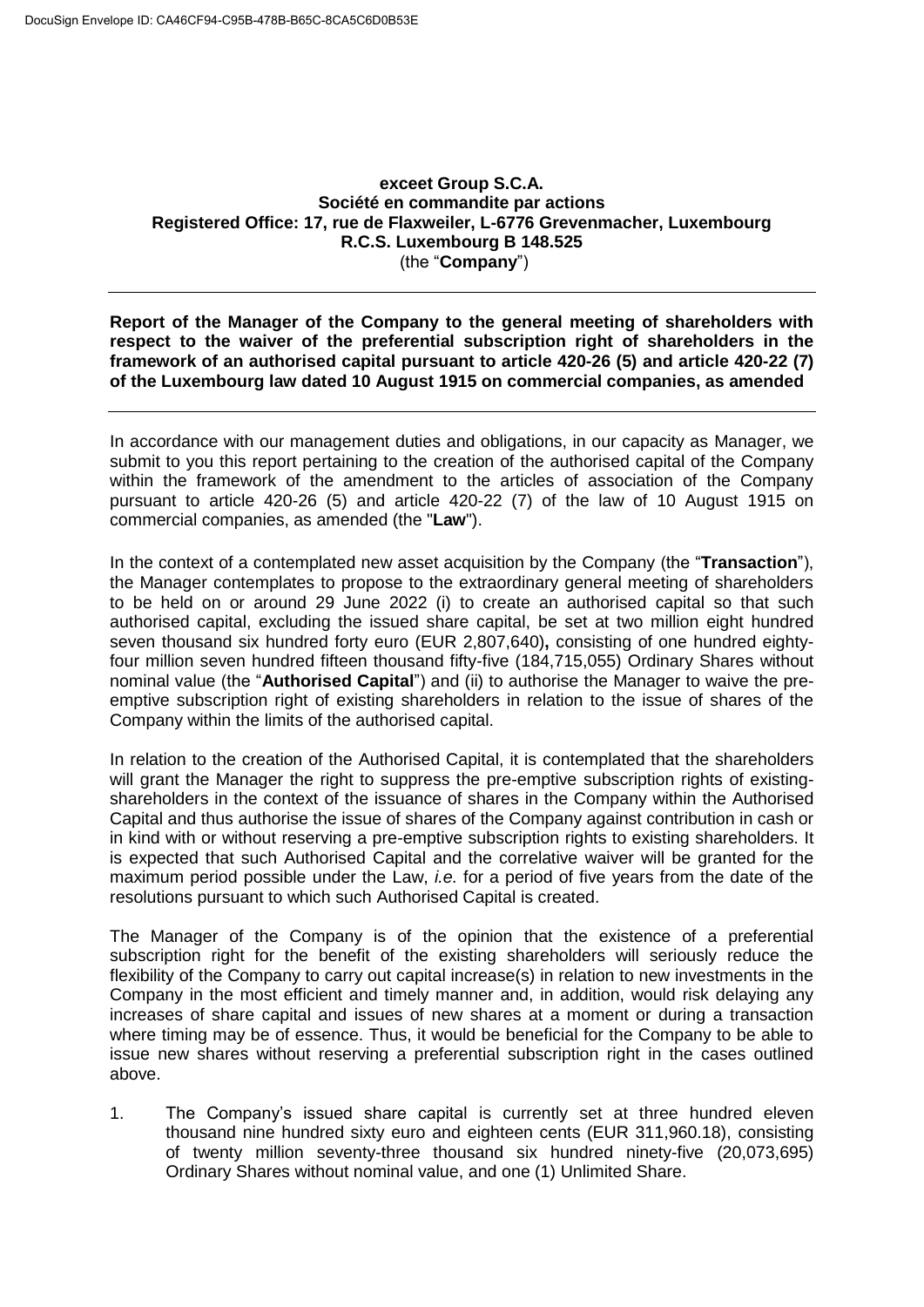*"* 

- **2.** It is contemplated to use the authorise capital in the framework and wider context of the Transaction, in which the Company contemplates to issue up to one hundred eighty-four million seven hundred fifteen thousand fifty-five (184,715,055) Ordinary Shares, for *inter alia* shares the following purposes, as relevant:
- 3. The authorised capital may, before or after the Transaction, be used for the following purposes:
	- the shares may be issued to raise capital or funds via a private or public offerings or placements (with institutional, qualified, professional, retail and/or other investors, as the case may be), to strengthen the capital or net equity of the Company, or to finance its business activities or new business initiatives;
	- the shares may be issued for share exchanges and/or to raise funds to finance (in whole or in part) takeovers or acquisitions of companies, businesses or assets, or other types of mergers, partnerships or strategic alliances;
	- the shares may be issued to attract new partners or important shareholders to the capital structure of the Company, or to broaden the international dimension of the shareholders' structure;
- 4. It is contemplated that the new shares **will be issued at a subscription price of the par value of the existing Ordinary Shares** and as the case may be, with or without issue premium, with or without reserving pre-emptive rights for existing shareholders.
- 5. In view of the foregoing, the Manager has prepared this report in accordance with article 420-26 (5) and article 420-22 (7) of the Law, and proposes to the general meeting of shareholders to renew and amend the authorised capital so that such authorised capital, excluding the issued share capital, shall be set at at two million eight hundred seven thousand six hundred forty euro (EUR 2,807,640)**,** (the "**Authorised Capital**"), to grant the authorisation to the Manager, to issue shares of the Company or to grant options to subscribe for shares, and to issue any other instruments convertible into shares to persons and on such terms as it shall see fit and specifically to proceed to such issue with or without reserving a pre-emptive subscription right for existing shareholders in a period of five (5) years as from the date of the publication of the resolutions of the relevant general meeting of shareholders on the *Recueil électronique des sociétés et associations*.
- 6. The Manager further proposes to the general meeting of shareholders to amend article 5 of the articles of association through the insertion of a new Article 5.4 as follows:
	- *5.4 The authorised capital, excluding the issued share capital, is set at at two million eight hundred seven thousand six hundred forty euro (EUR 2,807,640)***,** *consisting of one hundred eighty-four million seven hundred fifteen thousand fifty-five (184,715,055) Ordinary Shares without nominal value. During a period of five (5) years from the resolution to create, renew or increase the authorised capital pursuant to this article, the Manager is hereby authorised to issue Ordinary Shares to such persons and on such terms as they shall see fit and specifically to proceed to such issue without reserving a preferential right to subscribe to the shares issued for the*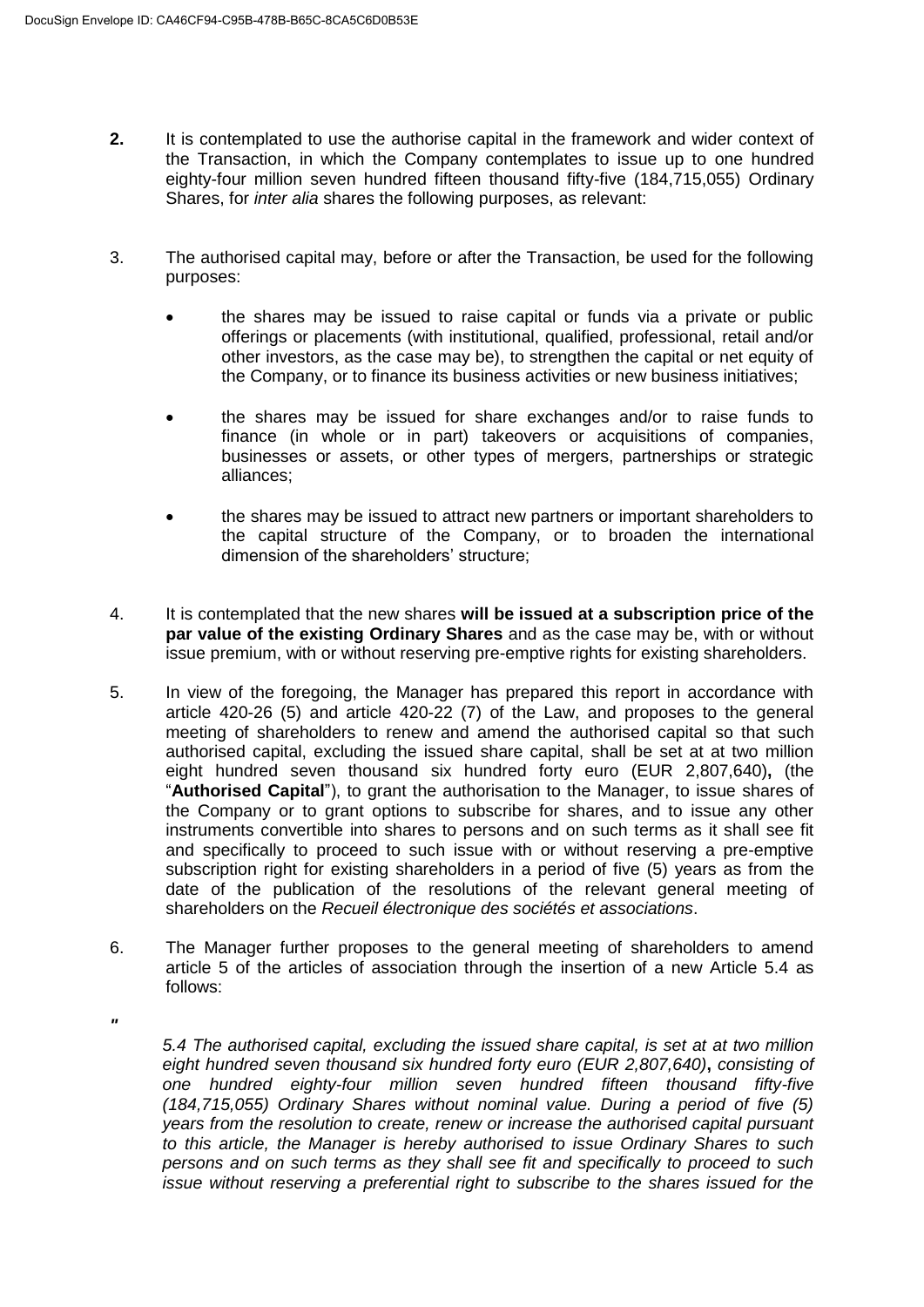*existing shareholders, and it being understood, that any issuance of such instruments will reduce the available authorised capital accordingly.* 

*The authorised capital of the Company may be increased or reduced by a resolution of the general meeting of shareholders adopted in the manner required for an amendment of these articles of association.*

*The above authorisations may be renewed through a resolution of the general meeting of the shareholders adopted in the manner required for an amendment of these articles of association and subject to the provisions of the Law, each time for a period not exceeding five (5) years.*

*"* 

In view of the above, the Manager invites the shareholders of the Company to vote in favour of the proposed resolutions with respect to the creation of the Authorised Capital as set out in this report and the updating of the Company's articles of association as may be required to reflect the above.

*[Remainder of page remains intentionally blank and signature page follows]*